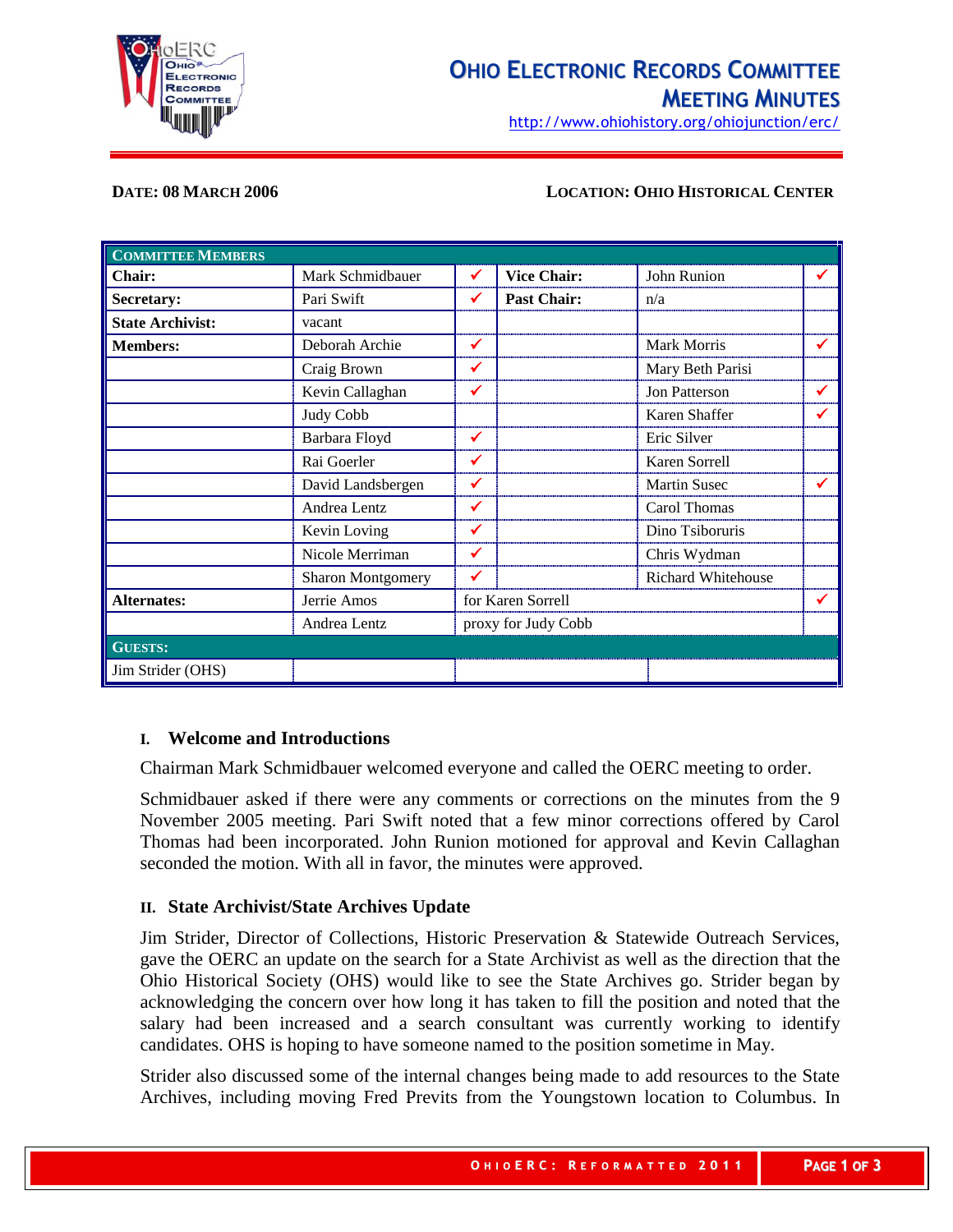

addition, OHS will present the State Archives as one of its top priorities during budget negations with the State.

Finally, Strider emphasized that OHS wants to work more effectively in terms of providing State Archives resources for the OERC and other archives and records management constituency groups.

# **III. Membership Report**

John Runion reported that since the last meeting, we have received no new membership applications. He noted that Laurie Gemmill resigned from the committee due to changes in her job responsibilities. Mark Morris was introduced to the committee since he was unable to attend the previous meeting.

### **IV. Communications Subcommittee Report**

Martin Susec reported that an overview of the OERC and its products, drafted by Kevin Callaghan, has been accepted for inclusion in the Attorney General's 2006 Ohio Sunshine Laws Update (Yellowbook). The Yellowbook is distributed to over 10,000 government officials annually. Susec motioned to approve the summary for publication. The motion was seconded by John Runion and approved by the OERC. Susec will notify the committee of other opportunities to promote the work of the OERC, including potentially including the summary in the Auditor of State's Open Government Laws.

Susec brought up the idea of creating a central repository for minutes of Ohio's local governments. It would be on a voluntary basis and would promote unity and access. Some OERC members felt that local governments need to be better educated on public records and it is not safe to assume that they necessarily want to provide access and uniformity. Although most agreed that this would be a massive undertaking, it was suggested that this would make a good NHPRC grant proposal for a digital repository. It was also brought up that OhioLink already has the software and funding for such a project but no mission proposal of this nature. Rai Goerler offered to contact Peter Murray at OhioLink with the idea. Susec envisions the OERC's roll in the project as formulating the idea and arranging partnerships. Susec mentioned that the Ohio Newspaper Association would most likely support the idea of a centralized repository. Goerler motioned to contact Peter Murray about a pilot project of this nature. Nicole Merriman seconded the motion. The motion carried.

### **V. Instant Messaging Subcommittee Report**

The Instant Messaging Subcommittee report was tabled until the next meeting.

### **VI. Guideline Review Subcommittee Report**

Barb Floyd distributed a Statement of Need for Updating Website Guidelines. The subcommittee recommends seeking a volunteer webmaster to maintain the OERC website and increase the utilization of the site. After discussion as to how a volunteer would gain access to the server and whether there was enough work to keep a graduate student busy,